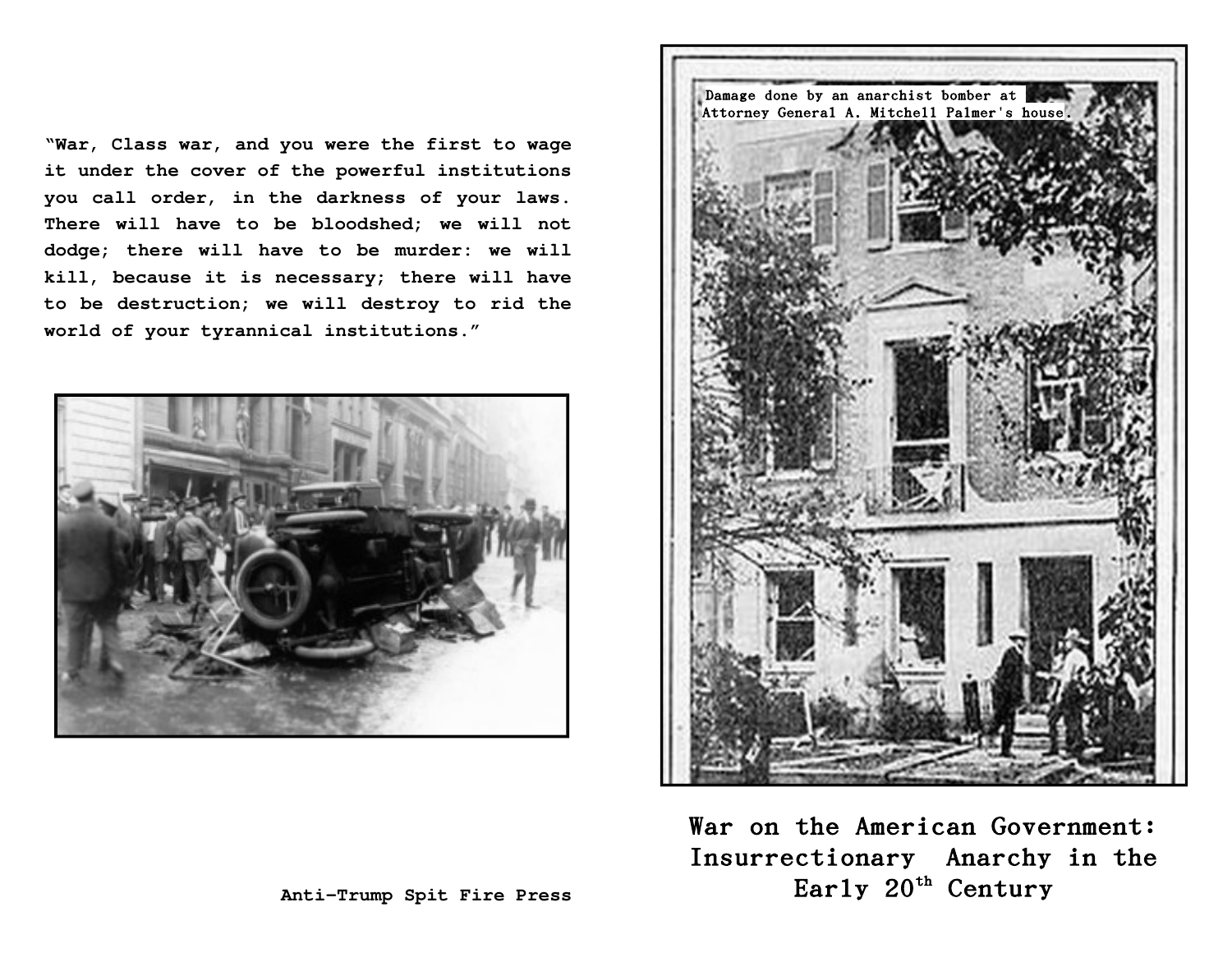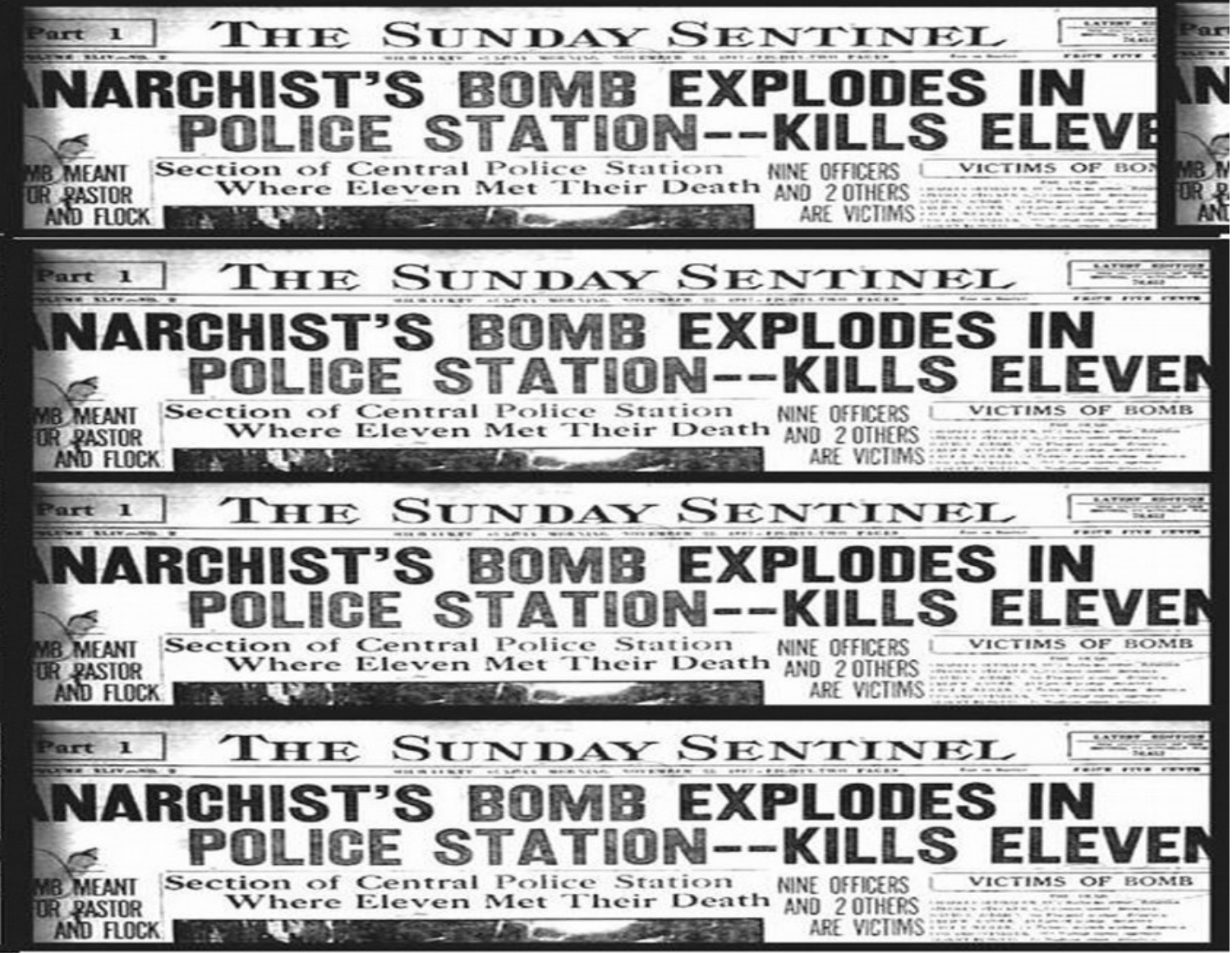

*Mugshots of Leon Czolgosz after his arrest for the assassination of President William McKinley in 1901*

## *Insurrectionary anarchy/Propaganda by the deed:*

**Insurrectionary anarchism** is a revolutionary theory, practice, and tendency within the anarchist movement that emphasizes insurrection within anarchist practice. It is critical of formal organizations such as labor unions and federations that are based on a political programme and periodic congresses. Instead, insurrectionary anarchists advocate informal organization and small affinity group based organization. Insurrectionary anarchists put value in attack, permanent class conflict, and a refusal to negotiate or compromise with class enemies. **Propaganda of the deed** (or **propaganda by the deed**, from the French *propagande par le fait*) is specific political action meant to be exemplary to others and serve as a catalyst for revolution. It is primarily associated with acts of violence perpetrated by proponents of insurrectionary anarchism in the late 19th and early 20th century, including bombings and assassinations.

**Luigi Galleani** was an Italian anarchist active in the United States from 1901 to 1919, viewed by historians as an insurrectionary anarchist. He is best known for his enthusiastic advocacy of "propaganda of the deed", i.e. the use of violence to eliminate tyrants and oppressors and to act as a catalyst to the overthrow of existing government institutions. From 1914 to 1932, other insurrectionary anarchists in the United States, carried out a series of bombings and assassination attempts against institutions and persons they viewed as class enemies. After Galleani was deported from the United States to Italy in June 1919, his accomplices are alleged to have carried out the Wall Street bombing of 1920, which resulted in the deaths of 38 people.

**Galleanists**, or **Galleanisti**, was a group of Insurrectionary/Propaganda of the deed anarchists of working-class militants spread across Italian immigrant communities of the U.S. throughout the late nineteenth and early twentieth century. Their activity crystallized around the works of Italian anarchist Luigi Galleani and his paper, Cronaca Sovversiva (The Subversive Chronicle). The group was responsible for many insurrectionary attacks across U.S, with their most famous being the 1920 attack on Wall Street, one of the deadliest attacks in the U.S history. While some anarchists in the U.S. advocated change through non-violent, non-criminal means, others believed the most amount of impact came through direct attack.

# **Insurrectionary Attacks on America**

Leon Czolgosz, son of Polish-Russian immigrants, was enamored with Anarchist doctrine. In 1900, his excitement rose when Italy's King Umberto was murdered by the Anarchist Gaetano Bresci. Czolgosz began attending speeches by the revolutionary Emma Goldman, who spoke of class struggle and said it was time to take action against the government. Czolgosz decided he would be the one to do the deed.

On September 6, 1901, Czolgosz stood in line at the Pan-American Exposition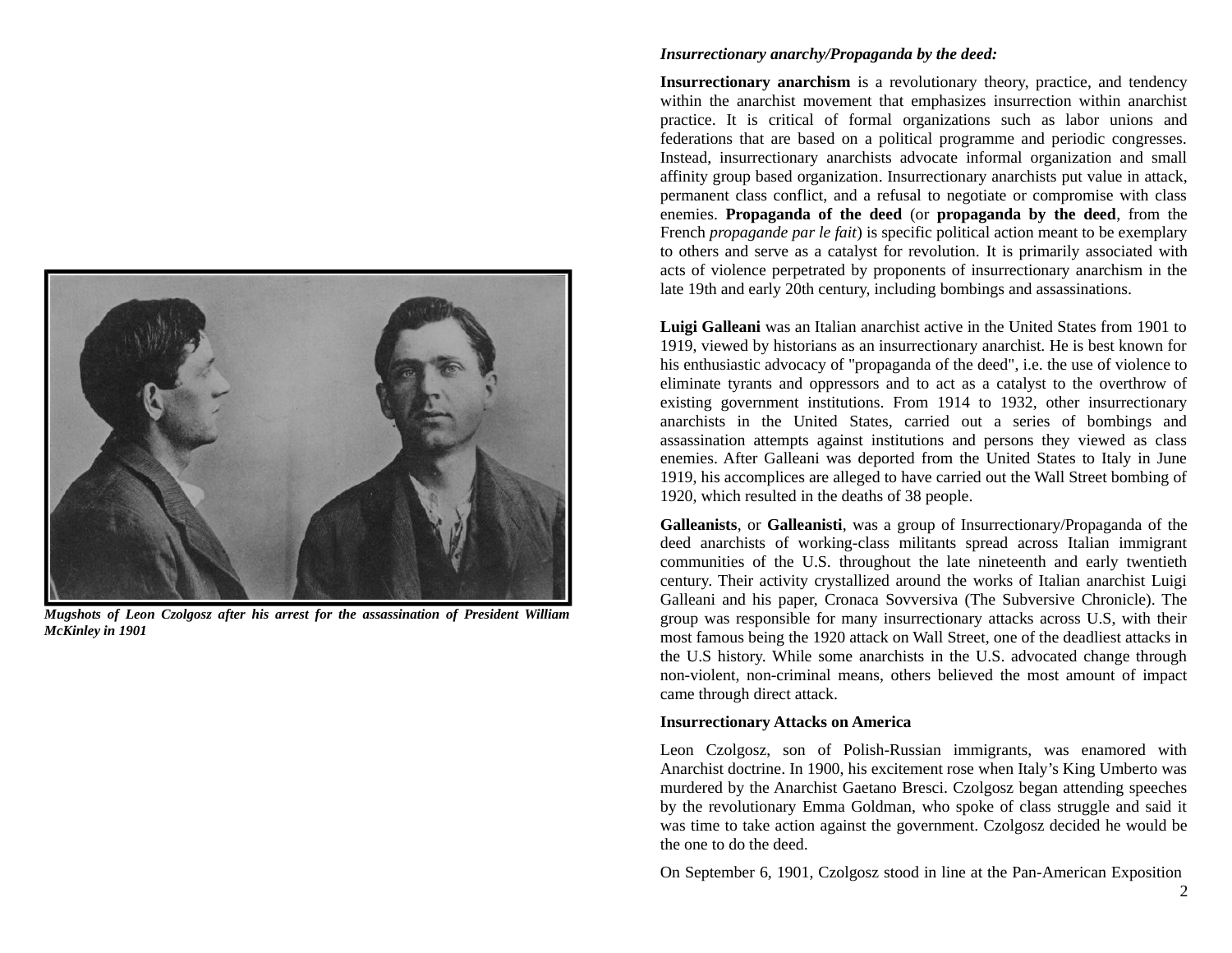in Buffalo, New York to shake hands with President William McKinley.

As Czolgosz approached the President, Secret Service agent George Foster stood 150 centimeters (5 ft) away. He saw nothing unusual as Czolgosz stepped up to McKinley with a handkerchief in his hand—the hot weather had many guests using handkerchiefs to wipe off sweat. But Czolgosz's hanky hid a gun, and he pumped two bullets into McKinley's chest.

The President staggered, bloodied, and was helped into a nearby chair. "Be careful how you tell my wife," he pleaded weakly. Foster tackled the assassin as he prepared for a third shot. He underwent surgery at a nearby hospital, and he seemed to be recovering when gangrene set in. He died on September 14.

Czolgosz readily owned up to his crime. "I killed President McKinley because I done my duty," he explained. "I didn't believe one man should have so much service and another man should have none." He was electrocuted on October 29.

## *Bomb explodes in Milwaukee Police Station*

On September 9th in 1917, a confrontation occured between Italian anarchists and police at a religious revival meeting held by Rev. A. Giuliani of the Italian Evangelical Church in the city's Bay View section, who was outspoken against anarchists and preached patriotism and capitalism. The anarchists rushed the platform and tore down the American flag. Anarchist Anthony Fornaquier was shot four times by police officers and six others were wounded (August Marvilla, Detective Albert Templin, Detective John Rydlewicz, Michael Magunik, Bert Mestalini, and Lillie Anelo). On September 15th Augusto Marinelli died from wounds inflicted by police on September 9. Nine days later a bomb was found at the Italian Evangelical Church (where Giuliani preached). The bomb was taken to the police station where it exploded killing eleven people, including seven police officers.

In January Ella Antolini, an Italian anarchist, was arrested in Chicago, Illinois after being discovered with a bag of dynamite. Antolini was transporting the explosives to Chicago, where they would have been taken to Milwaukee to bomb the home of District Attorney Winfred C. Zabel. Zabel was the prosecuting attorney in the trial for eleven Italian anarchists, convicted on 21 December 1917.

On April 15, 1918 two bombs were placed at the home of district attorney Winfred C. Zabel, prosecutor of the Milwaukee case. Neither bombs went off though and the persons responsible were never found.

#### *April insurrectionary attacks*

In late April 1919, at least 36 booby trap dynamite-filled bombs were mailed to a cross-section of prominent politicians and appointees, including the Attorney General of the United States, as well as justice officials, newspaper editors and

roundup of radicals. By early January, 1920, the plans were ready. The department organized simultaneous raids in major cities, with local police called on to arrest thousands of suspected anarchists. But, the ensuing "Palmer Raids" turned into a nightmare, marked by poor communications, planning, and intelligence about who should be targeted and how many arrest warrants would be needed. The constitutionality of the entire operation was questioned, and Palmer and Hoover were roundly criticized for the plan and for their overzealous domestic security efforts.

The "Palmer Raids" were certainly not a bright spot for the young Bureau. But, it did gain valuable experience in terrorism investigations and intelligence work and learn important lessons about the need to protect civil liberties and constitutional rights.

The attacks were never solved. Although the synchronized timing and power of the bombs had a psychological impact, the bombings were often unsuccessful. None of the intended targets were killed. A number of their targets were not at home at the time of the attacks; some were still out on the town, while others were vacationing at summer homes. This suggests a lacking in thorough operational planning by the anarchists. Nonetheless, the use of violence was agreed as justified in response to persecution, the existence of the state and the capitalist society of America

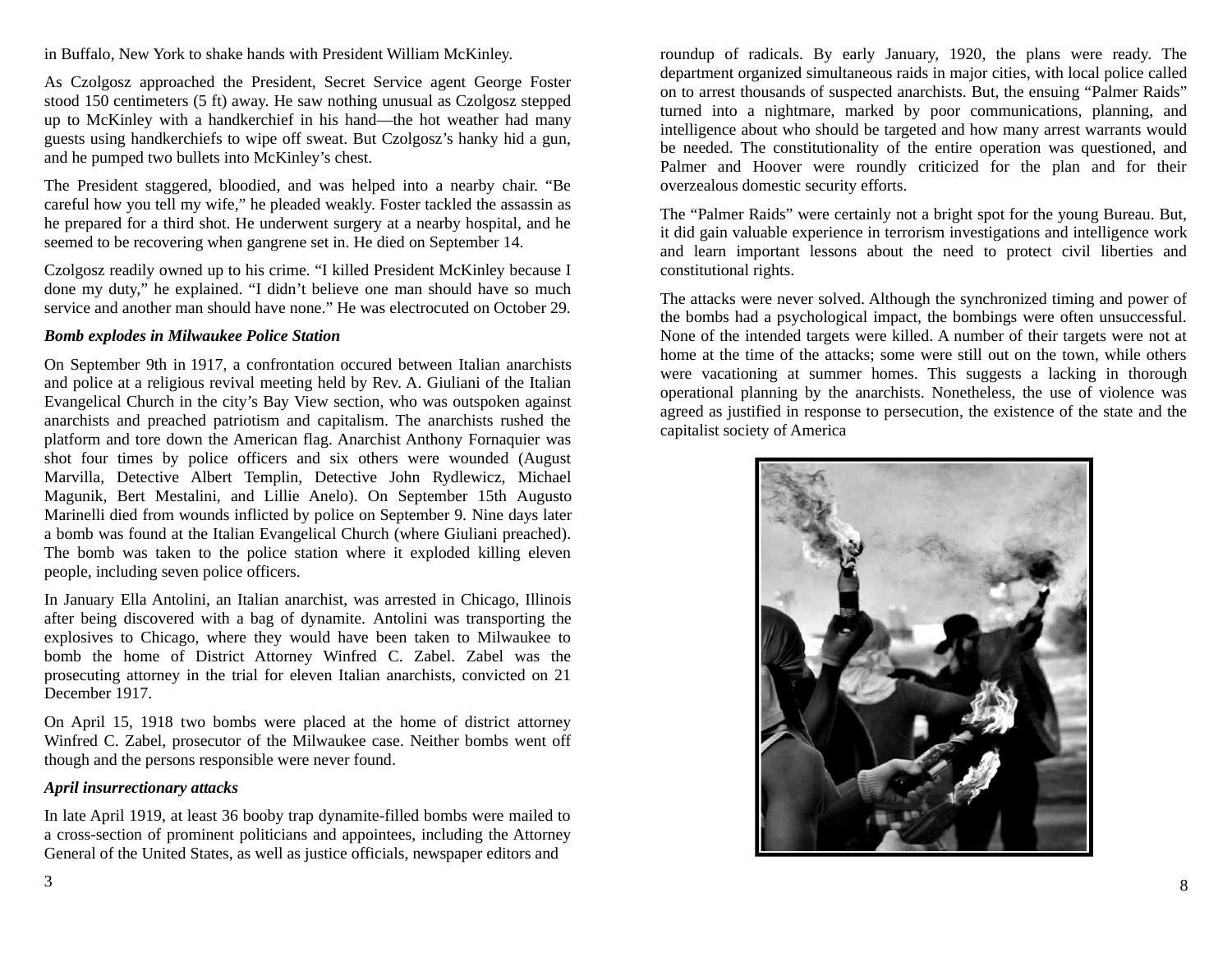criminal trials, but, authorities continued to use the Anarchist Exclusion Act and related statutes to deport known insurrectionaries.

The federal investigation in Philadelphia was headed by Special Agent Todd Daniel and the Bureau of Investigation's Acting Director, William Flynn. Flynn, a former Secret Service agent, was known to be an "anarchist chaser," and, according to Attorney General A. Mitchell Palmer, "the greatest anarchist expert" in the U.S.

Days after the bombings, Special Agent Daniel said that "the terrorist movement is national in scope, and it is not impossible that its headquarters is located in this city [Philadelphia]." Daniel also noted the large number of "anarchists in this city and so many places used by them for meeting places." Daniel's first thought was that the perpetrators of the Philadelphia bombings were members of the Industrial Workers of the Word (a leftist union that embraced socialistic principles). By June 5th, federal and local investigators were tracking down members of the "bomb-throwing squad", which was said to have included women, and had 12 radicals suspected of having a hand in the city's attacks under constant surveillance.

This was already a time of high anxiety in America—driven by a deadly wave of the pandemic flu, the Bolshevik revolution in Russia and ensuing over-hyped "Red Scare," and sometimes violent labor strikes across the country. The Attorney General created a small division to gather intelligence on the radical threat and placed a young Justice Department lawyer named J. Edgar Hoover in charge. Hoover collected and organized every scrap of intelligence gathered by the Bureau of Investigation (the FBI's predecessor) and by other agencies to identify anarchists most likely involved in violent activity. In the meantime, the young Bureau continued to investigate those responsible for the bombings. The Bureau of Investigation increased its efforts with the Immigration Bureau to round up and deport illegal immigrants who posed a threat to national security, including many "Galleanists". The scope of the effort, poor preparation, and the abuse of the rights of those detained in the raids, though, led to a significant backlash against the Attorney General and the Bureau. The public's support for the strong suppression of potentially dangerous aliens clearly had limits.

Later that fall, the Department of Justice began arresting, under recently passed laws like the Sedition Act, suspected radicals and foreigners identified by Hoover's group, including well-known leaders Emma Goldman and Alexander Berkman. In December, with much public fanfare, a number of radicals were put on a ship, dubbed the "Red Ark" or "Soviet Ark" by the press, and deported to Russia.

At this point, though, politics, inexperience, and overreaction got the better of Attorney General Palmer and his department. Hoover, with the encouragement of Palmer and the help of the Department of Labor, started planning a massive

businessmen, including John D. Rockefeller. Among all the bombs addressed to high-level officials, one bomb was addressed to the home of a Department of Justice Bureau of Investigation (BOI) field agent once tasked with investigating the insurrectionary anarchists, Rayme Weston Finch, who in 1918 had arrested two prominent insurrectionary anarchists while leading a police raid on the offices of their publication *Cronaca Sovversiva*.

The mail bombs were wrapped in brown paper with similar address and advertising labels. Inside, wrapped in bright green paper and stamped "Gimbel Brothers-Novelty Samples.", was a cardboard box containing a six-inch by three-inch block of hollowed wood about one inch in thickness, packed with a stick of dynamite. A small vial of sulfuric acid was fastened to the wood block, along with three fulminate-of-mercury blasting caps. Opening one end of the box (the end marked "open") released a coil spring that caused the acid to drip from its vial onto the blasting caps; the acid ate through the caps, igniting them and detonating the dynamite.

The insurrectionary anarchists intended their bombs to be delivered on May Day. Since 1890 and the Second International, May 1st had been celebrated as the international day of communist, anarchist, and socialist revolutionary solidarity. Seattle Mayor Ole Hanson, who had recently attained national prominence for opposing a general strike in Seattle, received one of the mailed package bombs, but it was opened by William Langer, a member of his office staff. Langer opened the wrong end of the box, and the bottle of acid dropped onto a table without detonation. He took the bomb to the local police, who notified the Post Office and other police agencies. On April 29, Georgia senator Thomas W. Hardwick, who had co-sponsored the anti-radical Immigration Act of 1918, received a similarly disguised bomb. It blew off the hands of his housekeeper when she attempted to open the package. The senator's wife was also injured in the blast, which severely burned her face and neck, and a piece of shrapnel cut her lip and loosened several of her teeth.

News reports of the Hardwick bomb described its distinctive packaging; an alert post office employee in New York connected this to 16 similar packages which he had set aside a few days earlier for insufficient postage. Another 12 bombs were eventually recovered before reaching their intended targets. The addressees were:

- Theodore G. Bilbo, Governor of Mississippi
- Frederick Bullmers, editor, Jackson, Mississippi *Daily News*
- Albert S. Burleson, Postmaster General of the United States
- John L. Burnett, U.S. Representative, Alabama
- Anthony Caminetti, Commissioner General of Immigration
- Edward A. Cunha, Assistant District Attorney, San Francisco
- Richard Edward Enright, Police Commissioner, New York City
- T. Larry Eyre, Pennsylvania state senator
- Charles M. Fickert, District Attorney, San Francisco